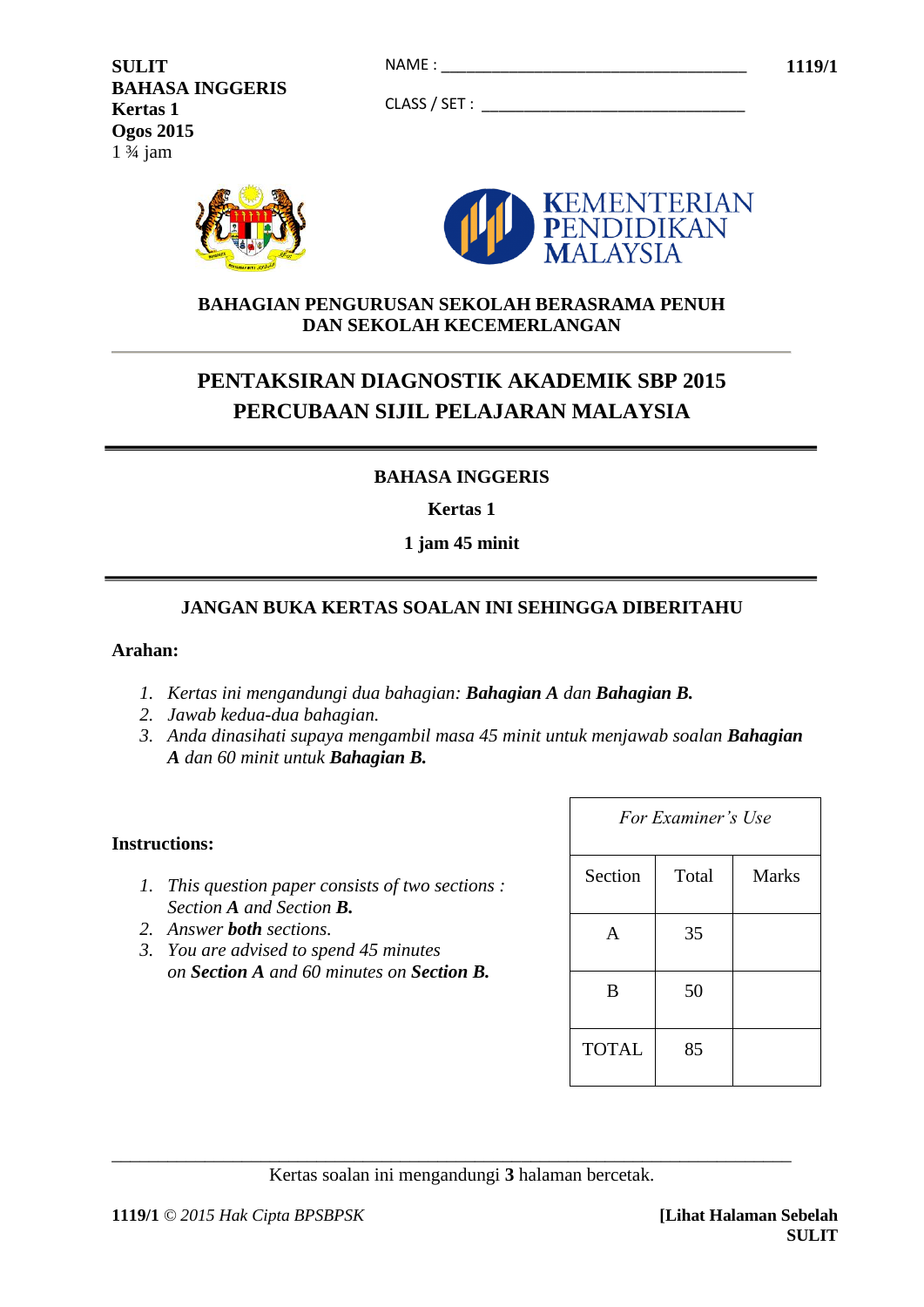#### **Section A: Directed Writing**

[35 *marks*] [*Time suggested*: 45 *minutes*]

The Form Five Scout members of your school would like to go on a camping trip after their examination. As the secretary of the uniformed body, write a **letter** to the Principal to ask permission to go camping. Using the information below, write your letter.

- Rimba Maya Camp Site
- accompanied by teachers
- activities; pitch tents
- cook meals
- camp fire
- jungle-trekking
- nature study
- survival skills
- leadership and teamwork
- keep camp site clean

When writing the **letter**, you must:

- lay out the letter correctly (addresses, date, salutation, title, closing)
- use **all** the points given
- suggest **two other** ways scout members can benefit from the camp

#### **Note**:

*For your letter, you will receive up to 15 marks for the format and content points, and up to 20 marks for the quality of your writing.*